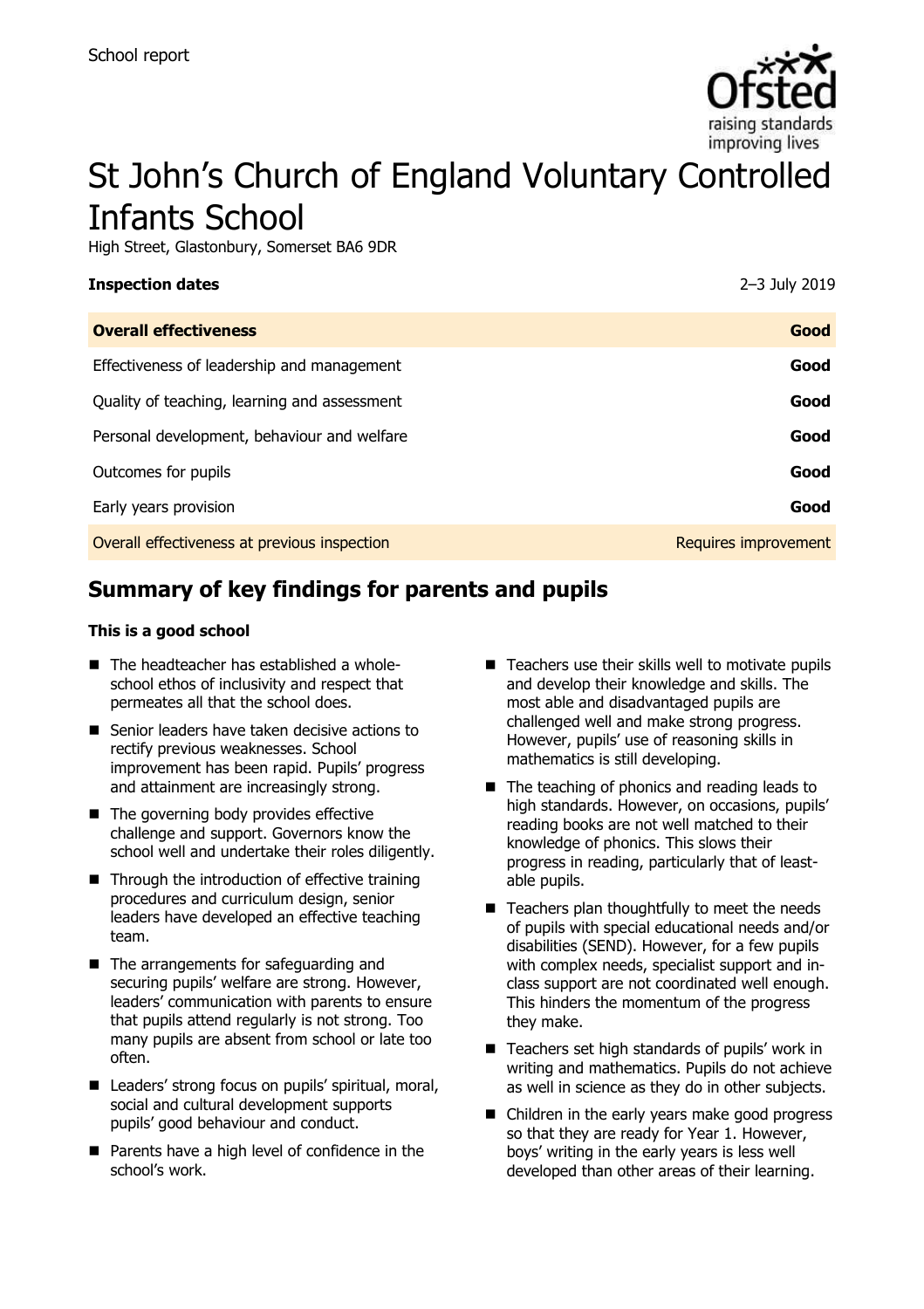

# **Full report**

#### **What does the school need to do to improve further?**

- Improve the quality of leadership and management by further developing communication with parents and carers so that they bring their children to school regularly and on time.
- Improve the quality of teaching and achievement, so they are further strengthened by:
	- ensuring that there is consistency in the approach to support pupils who receive specialist SEND support
	- making sure that the books pupils read help them to practise the sounds they have learned, and do not contain words that cannot be decoded using phonics
	- developing pupils' knowledge and enquiry skills in science
	- further promoting pupils' mathematical reasoning skills.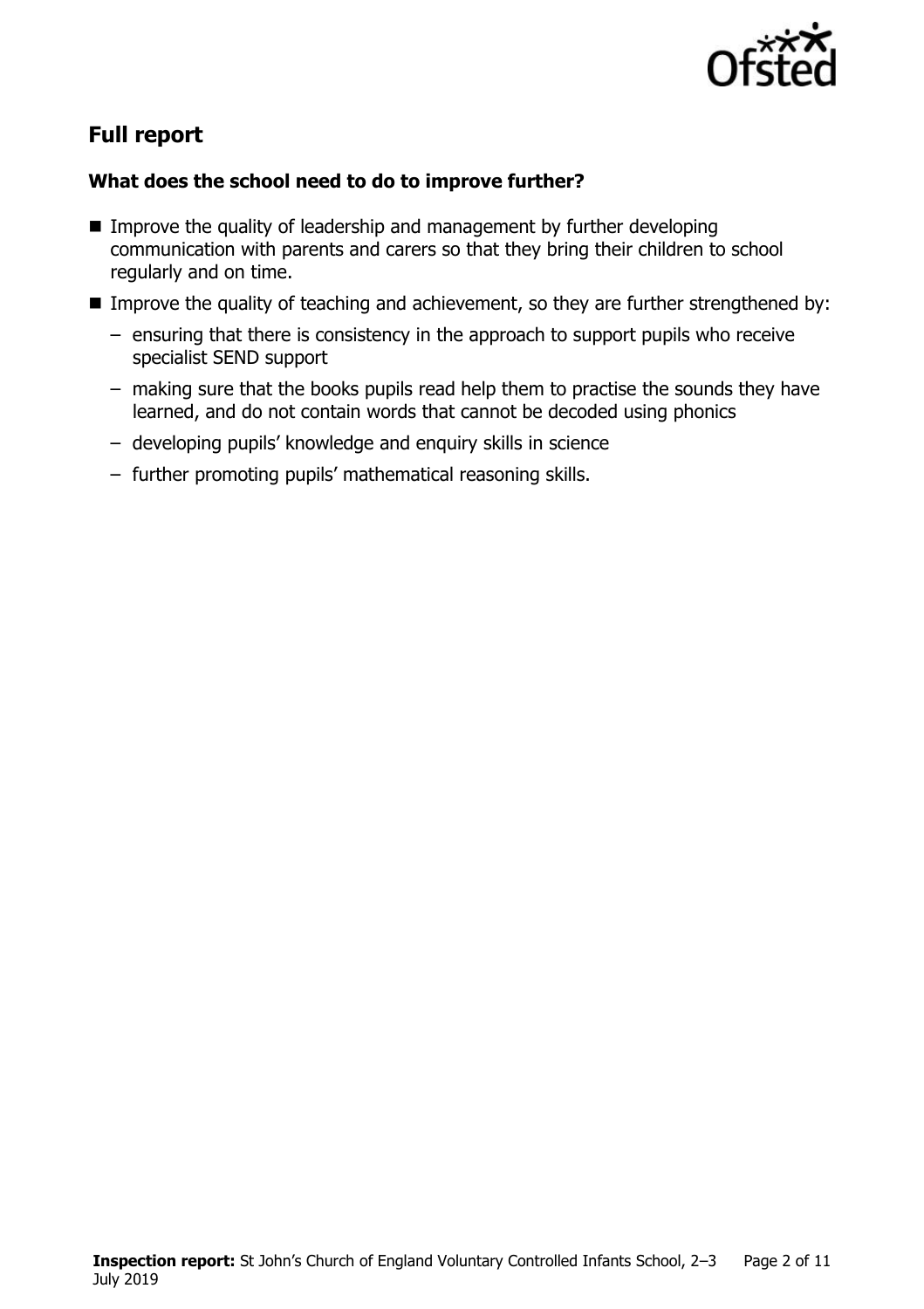

# **Inspection judgements**

#### **Effectiveness of leadership and management Good**

- Leaders have tackled all the weaknesses that were identified at the previous inspection unequivocally. Their swift response has brought about strong improvements. For example, pupils' attainment by the time they leave St John's is now at least in line with, and often better than, the national average. In addition, the deployment of pupil premium funding has had a significantly positive impact on disadvantaged pupils' attendance and progress.
- The headteacher has shaped a teaching staff who are dedicated to sharing her vision. Consequently, school improvement activities gather momentum quickly because everyone understands their role.
- Confident and able leaders at all levels have an accurate view of the school's strengths and weaknesses and implement appropriate plans that have strengthened the school's work to date.
- Senior leaders have welcomed external support and have followed local authority guidance. The local authority has been successful in brokering the support of other local schools, which has further strengthened the school's journey of improvement. School leaders have prioritised high-quality professional development for all staff. As a result, the quality of teaching has improved and is now securely good. Staff feel well supported and are enthusiastic and committed in their roles. Morale is high.
- The leader of special educational needs ensures that pupils with SEND are accurately identified and suitably supported. The school's inclusive approach supports pupils who have struggled in other schools to gain confidence and integrate into school routines well. Leaders continue to review the support for some of the most vulnerable pupils with SEND so that greater gains are made in these pupils' academic development.
- Leaders are currently reviewing the school's curriculum to ensure that 'creativity, independence and aspiration' are at the centre of all that pupils learn. The curriculum focuses strongly on the development of reading, writing and mathematics. However, improvements to the curriculum are ongoing, as leaders recognise that some activities do not build pupils' skills sequentially and, when this occurs, pupils' understanding diminishes, as for example in science.
- Leaders ensure that pupils experience wide opportunities to develop a keen interest in other subjects such as history and geography. Carefully chosen stimulating experiences such as visits to SS Great Britain, help to deepen pupils' understanding of life in times gone by. In addition, creative projects linked to 'learning quests' encourage parents and pupils to work together on homework projects.
- Leaders have created a nurturing and calm school where staff give careful attention to celebrating faith, culture and learning. Leaders ensure that staff teach pupils to understand what it means to be a good citizen of a global community. Pupils' spiritual, moral, social and cultural development is strong.
- Leaders and staff value reading as a lifelong habit. Many displays and learning areas promote the value of books and reading. Pupils read widely and are read to often.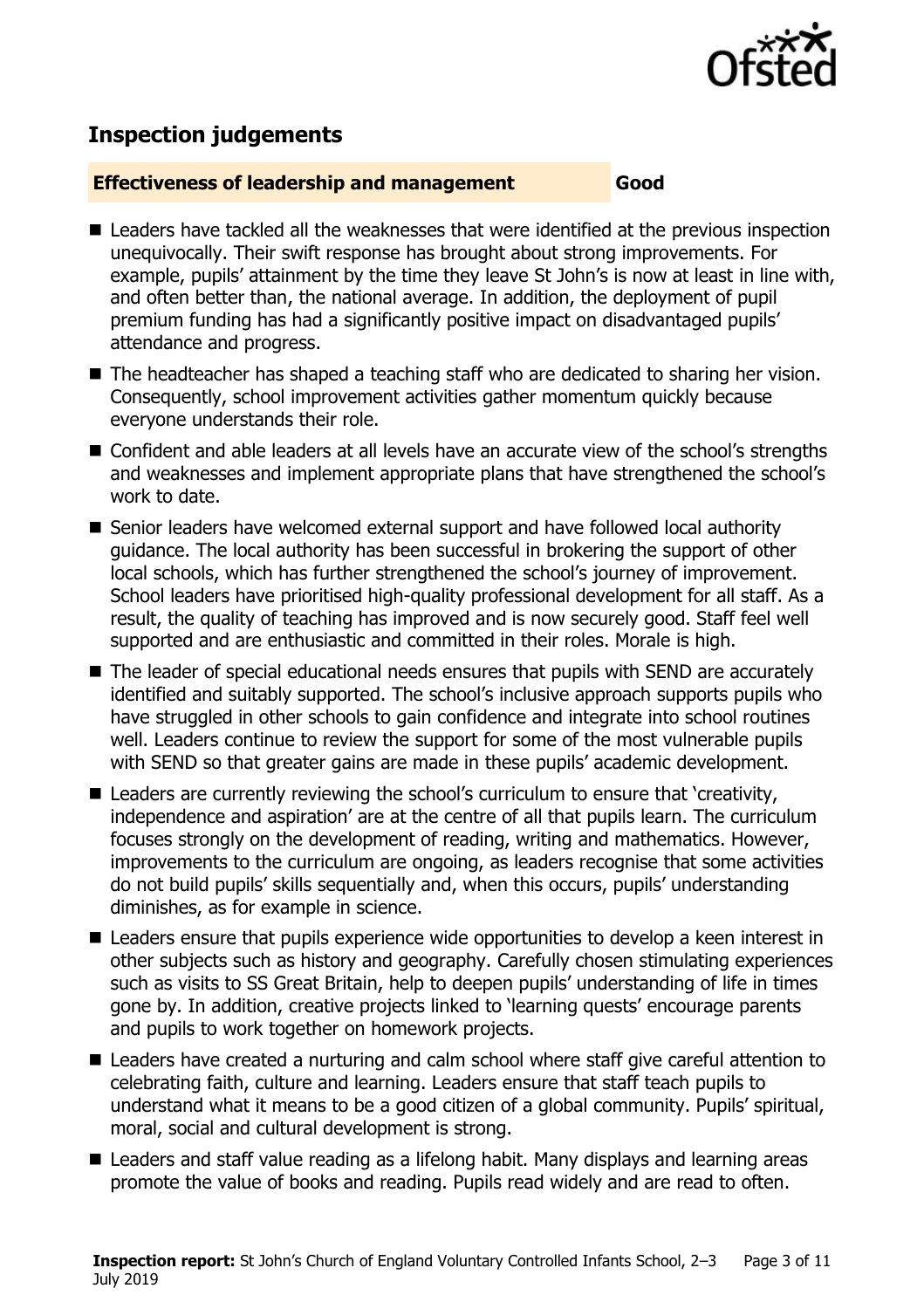

- The physical education (PE) and sport premium funding is carefully managed to ensure that the school sustains high-quality teaching in this aspect. Participation rates are high in after-school clubs and pupils are enthusiastic about the different activities on offer. Pupils benefit from the teaching of swimming in the school's own on-site pool.
- Parents are overwhelmingly positive about the school's work. However, leaders are not complacent, and governors continue to challenge senior leaders on the effectiveness of communication. Parent workshops in art have been particularly effective in engaging parents with their child's learning.

#### **Governance of the school**

- Governors of the school fulfil their duties diligently and effectively. Governors have specific responsibilities and play a strong role in monitoring the work of the school. They understand their roles and responsibilities and communicate as a team to hold school leaders to account for ensuring that agreed actions bring the desired improvement. This enables them to have a secure and accurate understanding of the school's strengths and areas for further development.
- Governors are articulate and passionate about promoting high standards. This is evident in the improved, and now highly effective, way that additional funding is used to meet the needs of disadvantaged pupils and improve their progress.
- In addition, new governors have been appointed. This has widened the range of relevant knowledge and experience available to the governing body and strengthened its ability to contribute to school improvement.

### **Safeguarding**

- The arrangements for safeguarding are effective.
- Leaders are well trained to fulfil their safeguarding responsibilities. Governors make close checks on leaders' work to ensure that statutory duties are met. Training for all staff is up to date, reflecting all the latest advice and guidance from the Department for Education. Staff spoken to during the inspection knew what to do if a safeguarding incident were to be disclosed to them. They were able to recognise the signs and symptoms of any pupils at risk of abuse or radicalisation.
- Any reported incidents are followed up immediately with external agencies. Reporting is detailed and thorough and records are secure.
- Leaders are persistent in their pursuit of support for vulnerable pupils and their families and escalate their concerns where they have concerns that the local authority and/or external agencies are putting pupils at risk because of slow response times.

#### **Quality of teaching, learning and assessment Good**

■ The quality of teaching and learning is securely good across the school. Leaders have strengthened the focus on raising pupils' achievements and have provided effective training to develop teachers' and teaching assistants' expertise.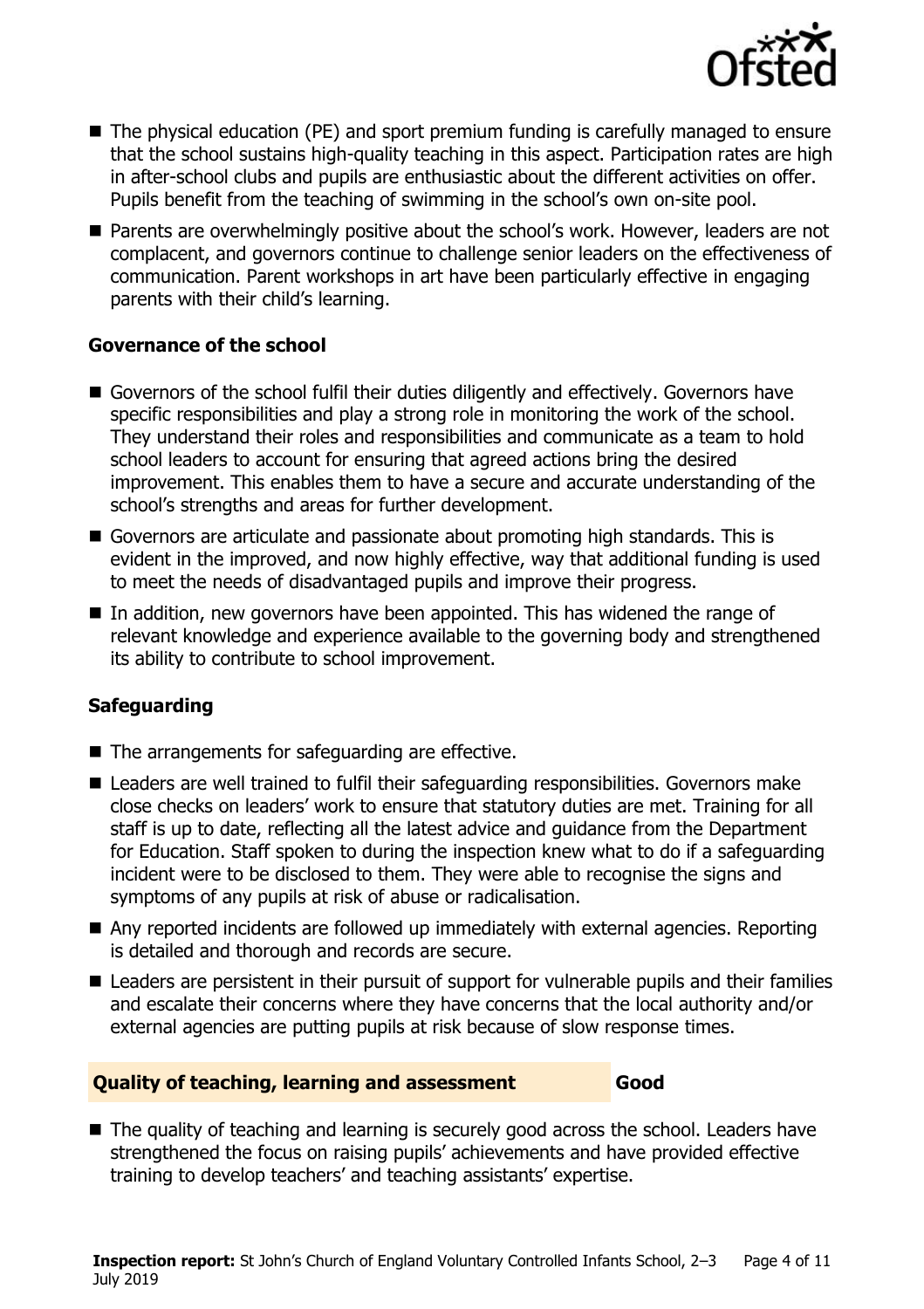

- Teachers are skilled in developing pupils' speaking and listening skills. The wholeschool focus on widening pupils' vocabulary lies at the heart of pupils' strongly improving progress.
- Teachers demonstrate good subject knowledge and use assessment effectively to get to know what pupils can do and understand so that they can challenge pupils effectively. These aspects underpin the teachers' ability to ensure that disadvantaged pupils learn at least as well as others and that the most able pupils excel.
- The teaching of phonics is effective. Leaders provide regular training to ensure that the staff's skills are well honed. Pupils make strong progress in their knowledge and understanding of letters and the sounds they make. Teachers have high expectations that pupils will apply this knowledge to their writing. Consequently, pupils spell accurately.
- Teachers make effective use of what they know pupils can do and understand so that pupils make strong progress in mathematics. Teachers' effective use of questioning ensures that pupils are able to recall and apply their knowledge of number. However, the teaching of reasoning in mathematics is not as firmly embedded.
- Teachers consider carefully the range of topics pupils learn about and plan them to meet pupils' specific interests. For example, a topic on Isambard Kingdom Brunel was extended because pupils showed a keen interest and wanted to know more.
- Teachers ensure that learning environments are well organised, with a range of highquality resources to support learning. Pupils enjoy collaborative work and they cooperate well. The atmosphere in classrooms and around the school supports pupils' learning effectively.
- Relationships between pupils and adults are extremely positive. Staff are enthusiastic and encouraging. They have high expectations of pupils' conduct during lessons. Adults' positive language and their use of praise help pupils to develop their confidence and belief in themselves. As a result, pupils try hard, ask questions and do not fear making mistakes.

#### **Personal development, behaviour and welfare Good**

#### **Personal development and welfare**

- The school's work to promote pupils' personal development and welfare is good.
- Leaders and teachers ensure that pupils grow in confidence to become self-assured learners. Pupils take pride in their work and are proud of their school.
- Pupils' attitudes to learning are positive, as is reflected in the good progress they make.
- Pupils welcome additional leadership responsibilities. For example, pupil ambassadors model good behaviour. Pupils recognise the privileges that additional roles bring and aspire to fulfil these positions. Due to their strong understanding of democracy, pupils recognise that they have to earn the right to take on any additional roles in school.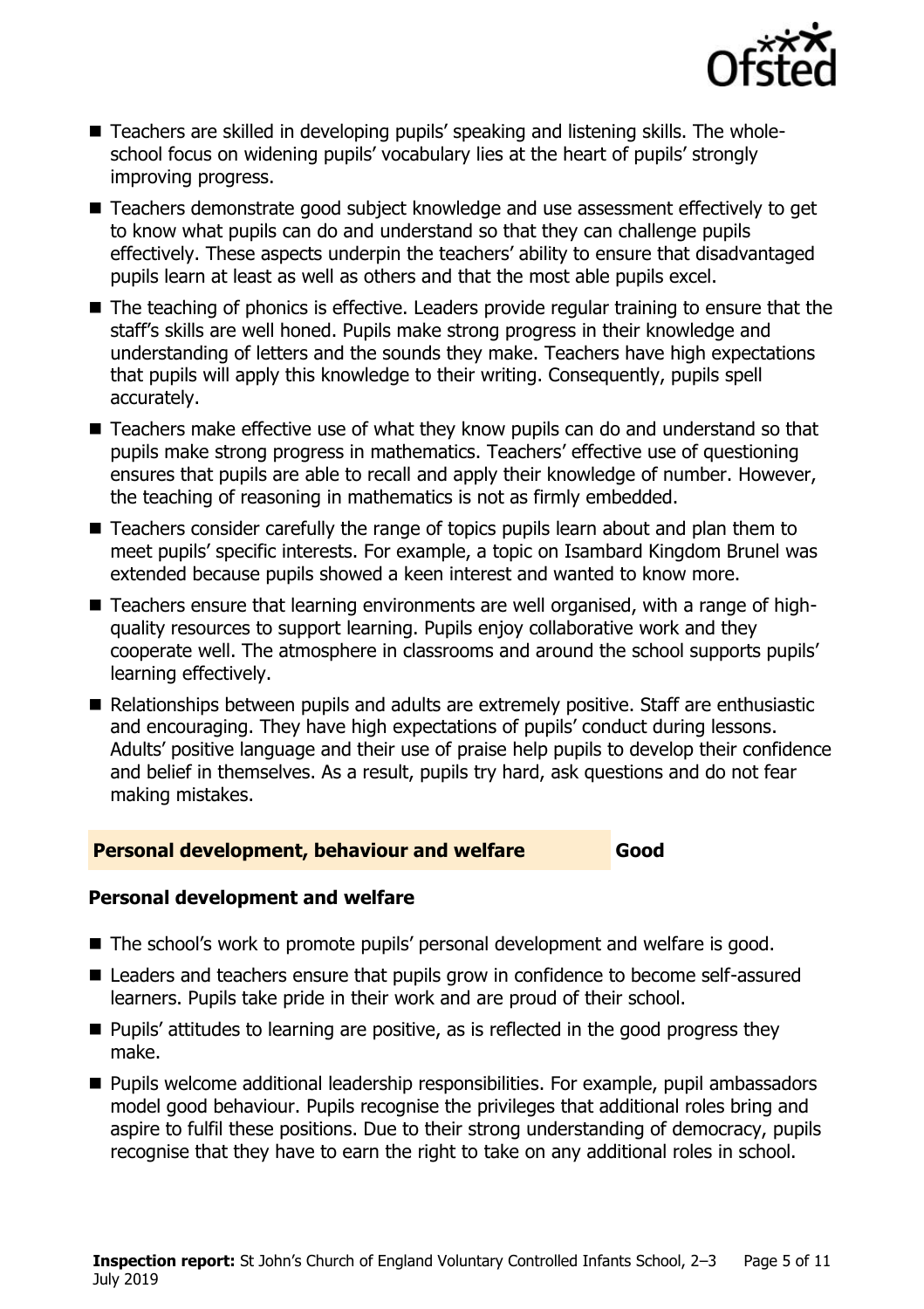

- The school offers a caring environment where pupils feel safe and well looked after. Pupils understand the different forms that bullying can take. They say that incidents of bullying or poor behaviour are rare and that, if they do happen, staff resolve them quickly.
- Pupils say that they feel safe and looked after in school. They say other pupils and staff are 'kind and understanding' and 'always there for you'. Pupils are clear on how to stay safe inside and outside school. For example, pupils know how to use computers safely and say that they would not provide personal information when using the internet.
- Pupils have a strong understanding of how to live a healthy lifestyle. The school's highquality teaching of physical education encourages pupils to be fit and lead a healthy lifestyle.

#### **Behaviour**

- The behaviour of pupils is good.
- Pupils' good conduct reflects the school's high expectations and efforts to promote an orderly and nurturing environment. Pupils conduct themselves well throughout the school day, including lunchtimes. They respond quickly to instructions in the classroom. Consequently, there is little low-level disruption.
- Pupils who struggle to regulate their behaviour are supported well. The school is highly inclusive. Children who have struggled in other schools settle well in St John's because of highly skilled staff. The school works hard and successfully to include them. Challenging behaviour is managed well. Consequently, pupils are able to engage in learning and gaps in learning close. Challenging behaviour is managed well and there is evidence of impact. The school works hard to include these pupils effectively.
- Pupils' attendance remains below the national average. Leaders are deploying strategies to tackle this. For example, a school minibus collects pupils so that they are in school on time. However, too many parents take their child out of school for holidays or bring their children to school late. This negatively influences pupils' achievement in school.

#### **Outcomes for pupils Good**

- The school experiences high levels of pupil mobility. However, those pupils in key stage 1 who have been in school for more than one year make strong progress. Pupils are well prepared for the next stage of their education.
- Pupils' attainment has continued to improve since the previous inspection to be at least in line with the national average in reading, writing and mathematics.
- The most able pupils make good progress. In addition, many of the children who leave the early years with the skills and knowledge expected for their age make strong progress to exceed expectations by the end of Year 2.
- Pupils' phonics knowledge and skills continue to improve. Published outcomes continue to be in line with the national average, even those of pupils who joined the school at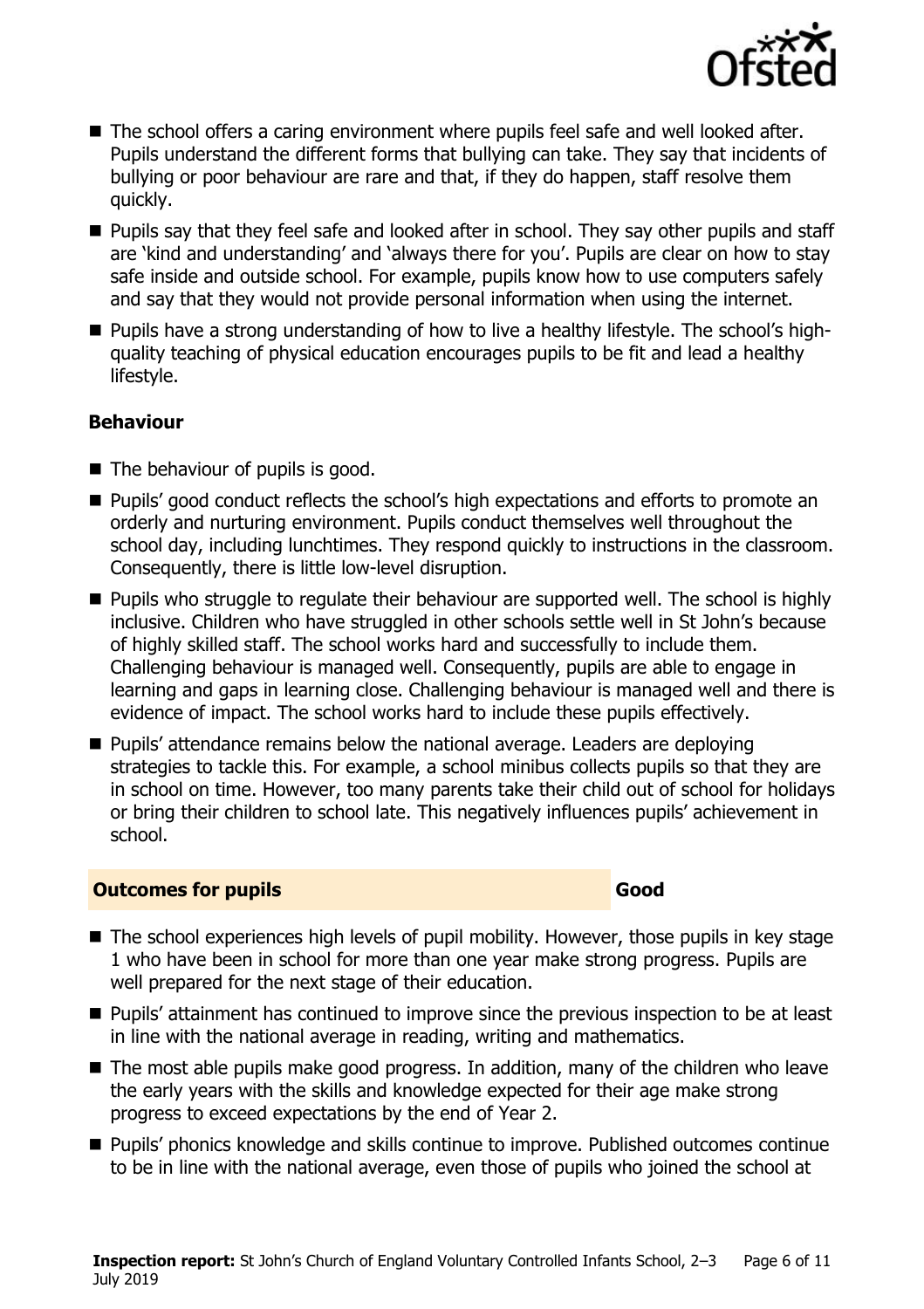

other times than in the Nursery or Reception Year. Pupils apply their phonics skills well to their reading and writing.

- Disadvantaged pupils make good progress at every stage of school. There are few differences between the attainment of disadvantaged pupils and that of others. Where there are differences, they are diminishing.
- Pupils make improved, and now good, progress in developing their writing skills. Pupils are widening their vocabulary well and incorporate increasingly complex words to deepen the meaning and expression in their imaginative writing.
- Pupils make consistently strong progress in mathematics and show fluency in using basic number skills to calculate and solve problems. However, pupils' ability to reason and explain their thinking in mathematics is less well developed.
- Pupils who receive SEN support for their academic needs make good progress. Pupils with complex social and emotional needs receive high-quality support in specialist groups. This supports their emotional development well. However, the transition from specialist nurture to classroom support is sometimes not smooth. Consequently, these pupils do not sustain good progress.
- Although the proportion of pupils exceeding standards in reading is above the national average, too few of the least able readers make the progress they need. For a small group of low-prior-attaining pupils, tasks are not well matched to their ability. When this occurs, pupils spend too long trying to decipher words. Consequently, their understanding of the text wavers and their progress slows.
- Pupils' attainment in science has remained lower than in other subjects.

#### **Early years provision Good Good**

- The leader responsible for the early years is knowledgeable, skilled and enthusiastic. She has developed a competent team. Consequently, even from low starting points, children make good progress and catch up so that they are ready for Year 1.
- Staff develop children's skills well through a stimulating range of learning activities. They provide timely and effective challenge and support, including for the most able children. Adults know the children well. They take care to identify the children's learning needs, especially for those with SEND, and then build their confidence to 'have a go'.
- Effective leadership develops particular strengths in supporting children's personal, social and emotional development and in advancing the children's communication, language and literacy skills. Staff have high expectations and children respond well to this and behave well.
- Teachers' effective use of assessment for structuring learning is supporting children to make big strides in their progress across most areas of learning. There is no difference between the attainment of disadvantaged and other children. However, for some boys, the development of their writing skills lag behind the girls.
- Staff model positive behaviours and help children develop their social skills. Children take turns and listen well. Relationships between adults and children are caring, and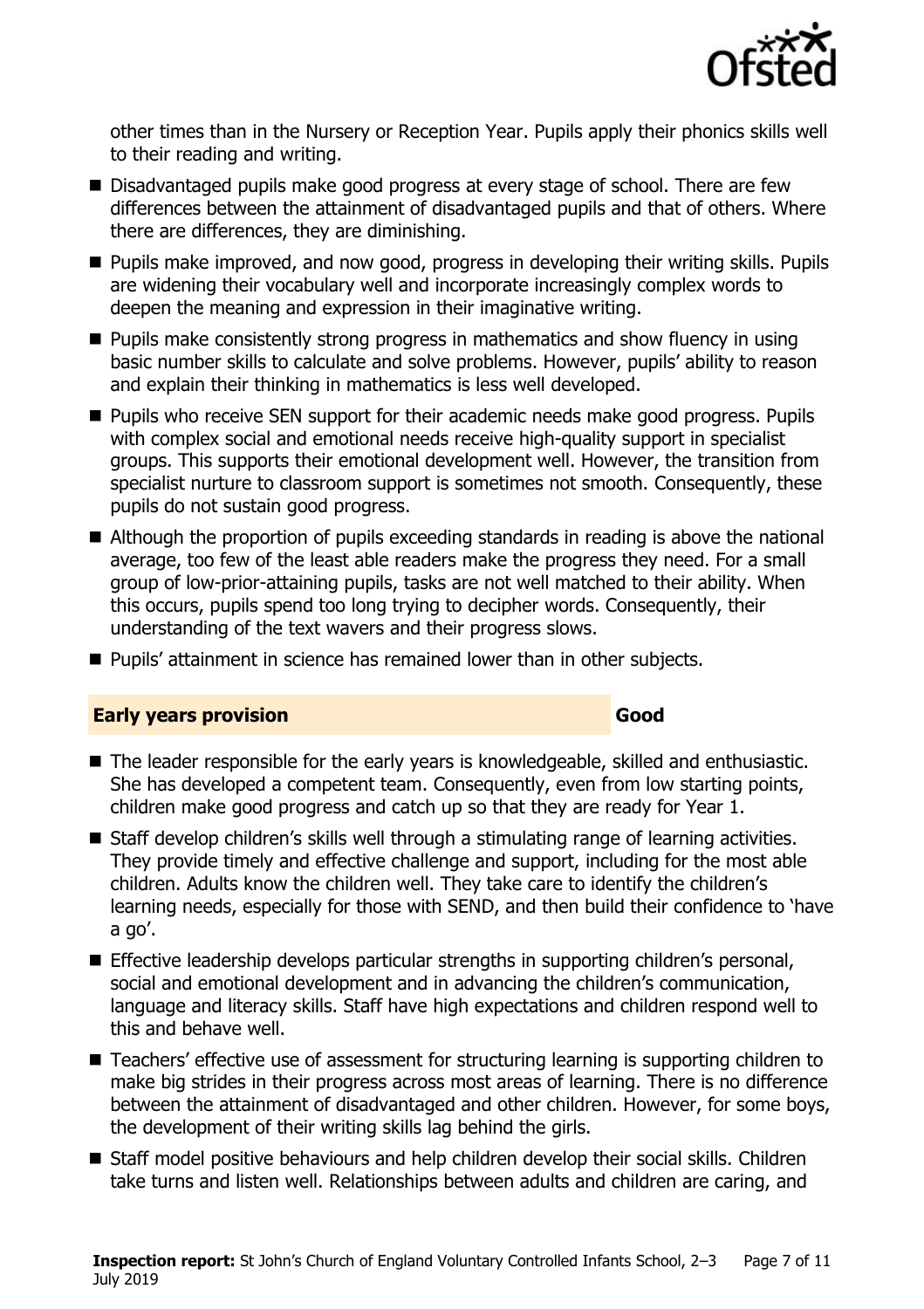

even affable, across the provision. As a result, children are inquisitive and motivated to learn.

- The early years curriculum at St John's helps children learn to respect and celebrate each other's differences. Their behaviour demonstrates a good understanding of diversity.
- Adults are very patient and attentive so that two-year-olds can express their ideas. Adults are gently talkative and not put off when there is no response.
- Children's welfare is well supported. Children feel safe and are willing to take appropriate risks through their activities. The provision meets statutory requirements and the safeguarding of children is of the same good quality as elsewhere in the school.
- Staff work determinedly with families so that they know how well their children are progressing. Parents are encouraged to contribute to teachers' ongoing assessment of their child's learning.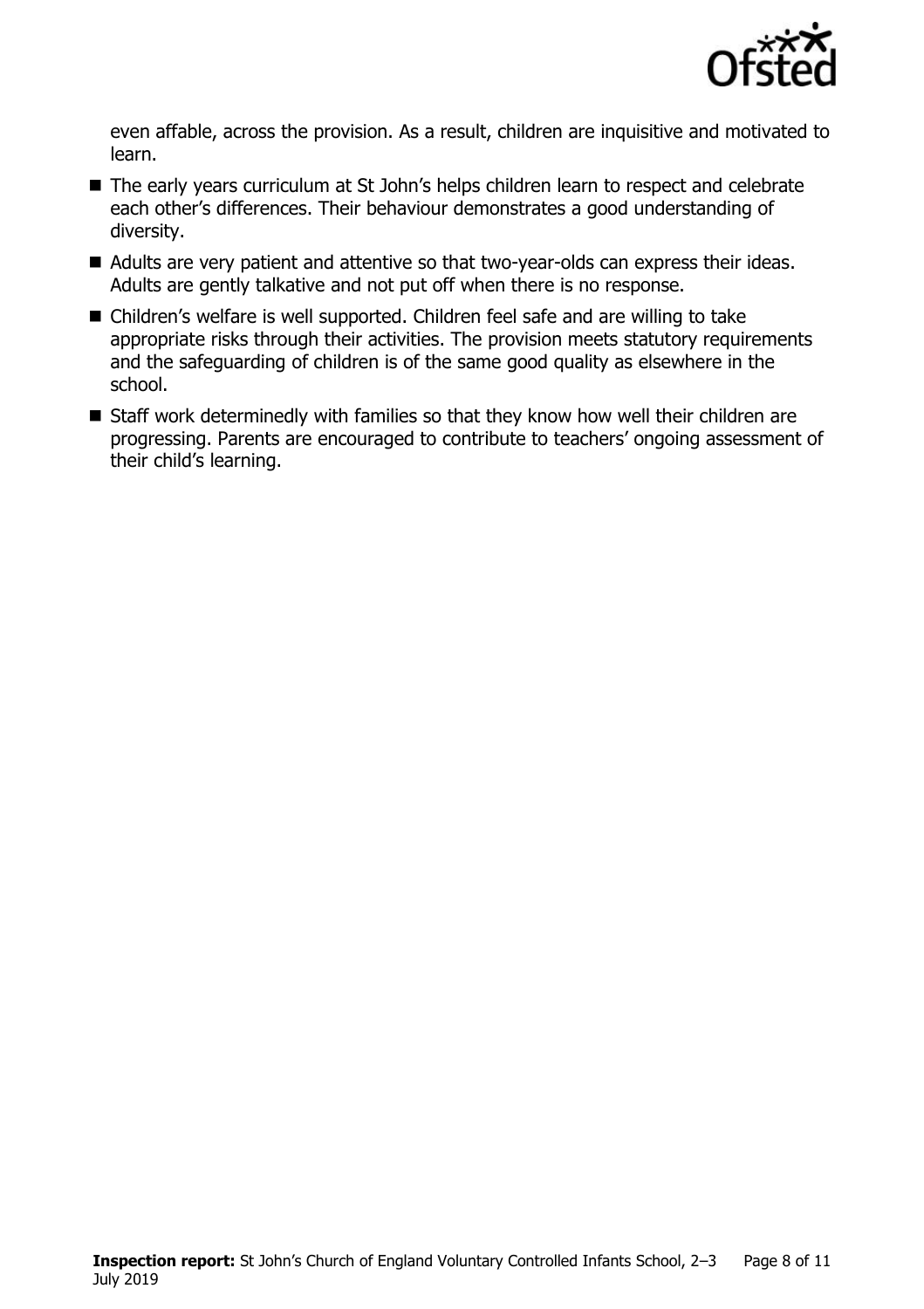

# **School details**

| Unique reference number | 123759   |
|-------------------------|----------|
| Local authority         | Somerset |
| Inspection number       | 10088304 |

This inspection of the school was carried out under section 5 of the Education Act 2005.

| Type of school                      | Nursery and infant                      |
|-------------------------------------|-----------------------------------------|
| School category                     | Maintained                              |
| Age range of pupils                 | 2 to $7$                                |
| <b>Gender of pupils</b>             | Mixed                                   |
| Number of pupils on the school roll | 140                                     |
| Appropriate authority               | The governing body                      |
| Chair                               | Chris Trwoga                            |
| <b>Headteacher</b>                  | <b>Wendy Turner</b>                     |
| Telephone number                    | 01458 832085                            |
| <b>Website</b>                      | www.stjohnsinfantsglastonbury.co.uk     |
| <b>Email address</b>                | stjohnsglastonbury@educ.somerset.gov.uk |
| Date of previous inspection         | 8-9 March 2017                          |

### **Information about this school**

- The school is smaller than the average-sized nursery and infant school.
- The governor-run Nursery includes provision for two-year-olds.
- The proportion of pupils eligible for the pupil premium funding is higher than the national average.
- The proportion of pupils with SEND is above the national average. The proportion of pupils with an education, health and care plan is below the national average.
- As a voluntary controlled School, St John's is part of the Bath and Wells diocese. The school last received a Statutory Inspection of Anglican and Methodist Schools (SIAMS) under Section 48 of the Education Act 2005 in March 2015 and received a judgement of good.
- The majority of pupils are of White British heritage.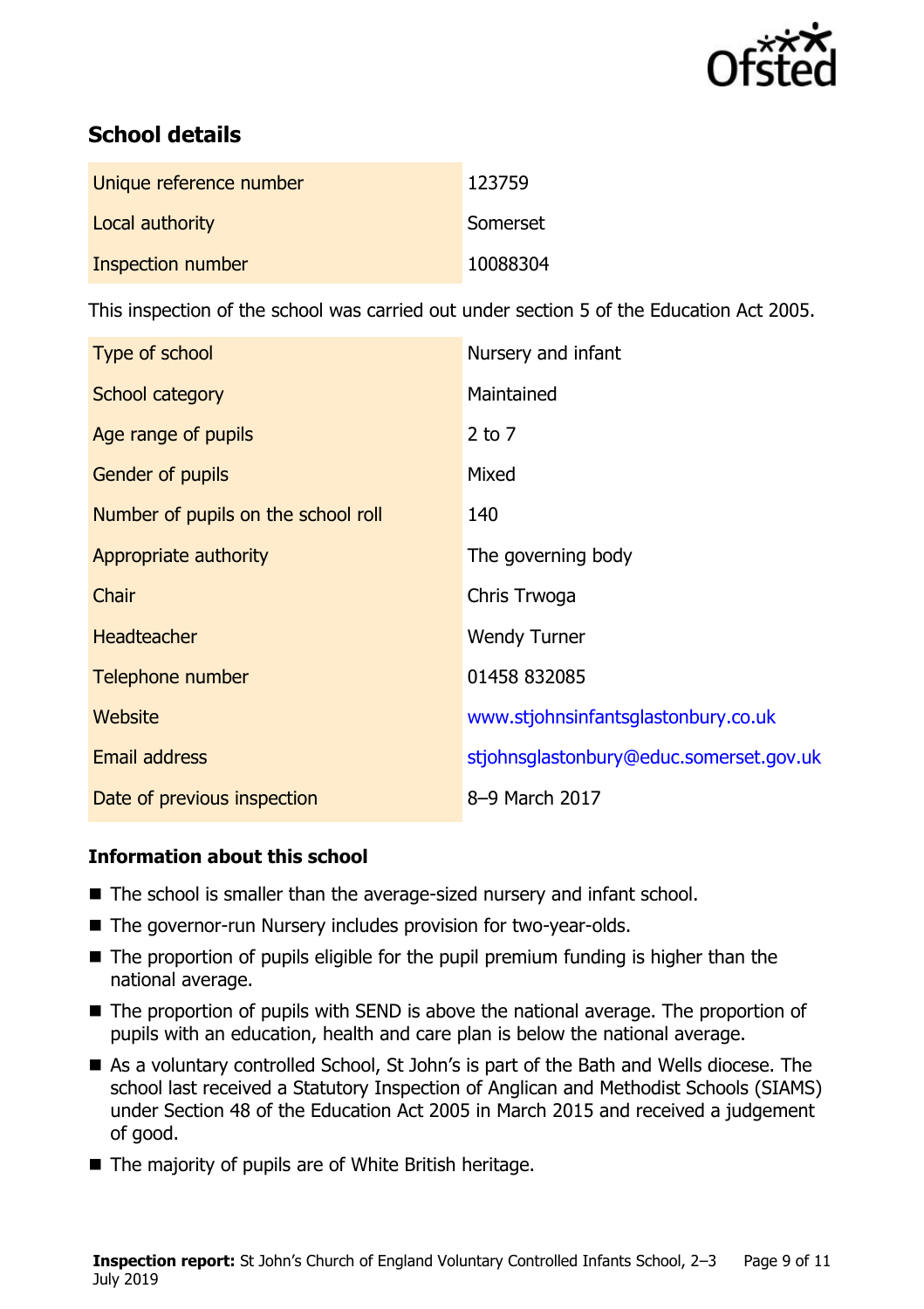

# **Information about this inspection**

- Inspectors observed learning across all year groups and visited all classes more than once. A large proportion of observations were carried out jointly with the headteacher.
- Inspectors listened to pupils read from Years 1 and 2. The inspectors talked with pupils about their school and looked at pupils' books while visiting lessons.
- The team scrutinised a large sample of pupils' work jointly with subject leaders to gain a view of the impact of teaching over time.
- Inspectors held meetings with the headteacher and other leaders, including leaders responsible for the provision for pupils with SEND, English, mathematics, science and the early years. A meeting was held with representatives of the local governing body, including the chair. The lead inspector held a telephone conversation with a local authority officer.
- $\blacksquare$  Inspectors spoke with parents informally at the start of the school day. We also considered the 46 responses to Ofsted's online parent questionnaire, Parent View, including free-text responses from parents.
- The inspectors observed pupils across the school day, including at breaktimes and lunchtimes.
- The inspectors looked at a range of documentation, including the school's selfevaluation, the school improvement plans, external reviews, information related to safeguarding, behaviour and attendance, and the information published on the school's website.

#### **Inspection team**

**Tracy Hannon, lead inspector** Her Majesty's Inspector

**Susan Horsnell Contract Contract Contract Contract Contract Contract Contract Contract Contract Contract Contract Contract Contract Contract Contract Contract Contract Contract Contract Contract Contract Contract Contract**